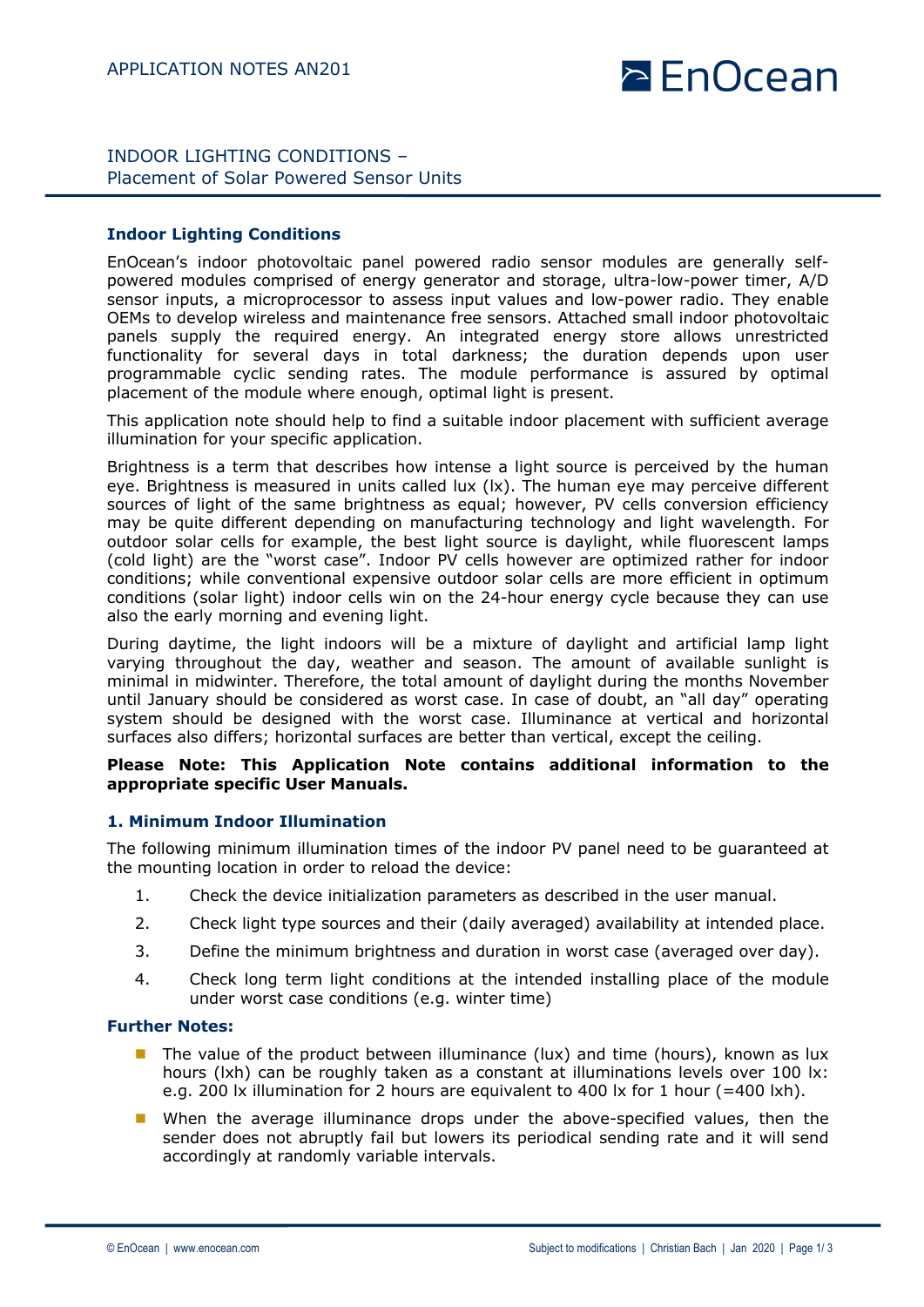# $\geq$  EnOcean

### INDOOR LIGHTING CONDITIONS – Placement of Solar Powered Sensor Units

#### **2. Advices for Unit Mounting**

- Identify the best compromise position between sensor's best illuminance and location requirements.
- **n** Indoor sensors should be mounted with the solar cell facing the window, but avoiding long-term direct sunlight if possible.
- A recess that is not sufficiently illuminated during the course of the day should be avoided.
- $\blacksquare$  With regard to the future use of the room, the mounting place should be selected in a way that cannot be shadowed by the user (e.g. filing cabinets).



Fig. 1: Examples of brightness levels at different spots in a typical office room (worktable EA=500 lx)

#### **3. Initial Sensor Operation**

The solar-powered energy storage must be recharged first after a long storage in darkness (e.g. initial installation). This occurs automatically from the beginning of operation in daylight. If the initial charging is not sufficient, the sensor will reach its full operating state after 3 to 4 days at the most. Then the sensor will have enough energy to function in darkness (i.e. to cover nights or weekends, up to 90 hours in darkness, depending on the preset/configured sending rate).